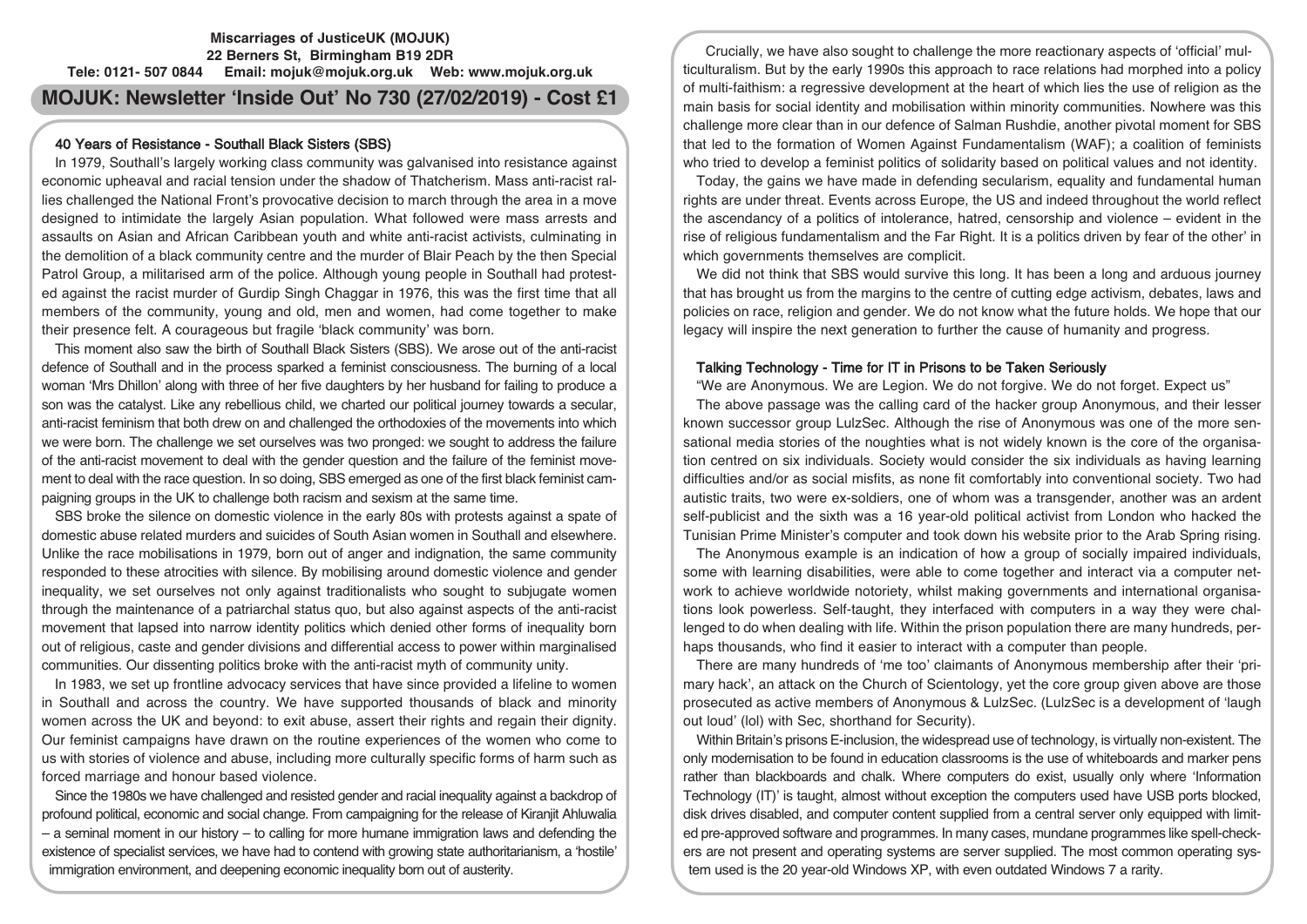A significant proportion of prisoners lack Level 1 in English and Maths; many are unable to read or write at primary school level. Additionally, there is a significant proportion of prisoners 'studying' English as a Second Language (ESOL) yet the same absence of technology is all too apparent, with whiteboard and textbooks the only teaching aids. Prisoners do not embrace education as understandably they consider teaching methods (above) 'boring' – hardly surprising as most are from a technology rich environment real life.

Imagine the use of speech to text software to permit the illiterate to see how the word they say appears in text form, in English classes. Imagine the use of video lectures for Geography or History. Imagine the use of YouTube or Wikipedia entries in diverse subjects. Imagine that for Maths classes the Internet's interactive sites that children use for homework and revision. Virtual reality is now being touted as an education aid, yet it will be decades, perhaps centuries, before the Prison Service discovers it.

What are the obstructions to introducing technology into Britain's prisons? One problem is the exam driven focus on privatised education providers; exam results are how they get paid so the emphasis is only on teaching to pass exams. Another example is perhaps surprising as it is IT managers, that is to say those that manage the networks rather than IT tutors. This latter group of IT managers' activities are often laughable. Inclusion of any modern technology is refused using excuse, security. Yet more often than not, these IT managers have no educational experience, no teaching qualifications – they simply manage a network rather than IT tutors.

Keith Rose A7780AG, HMP Coldingley, Shaftesbury Road, Bisley, GU24 9EX

#### Breaches of Procedure at Appellant's Committal Proceedings - Upheld

1. This is an appeal as of right pursuant to section 13 of the Administration of Justice Act 1960 ("the 1960 Act") from the order made by HHJ Murfit sitting in the County Court at Chelmsford on 2 October 2018 committing the appellant to prison for 28 days suspended for a period of 12 months for breach of an injunction granted by HHJ Lochrane on 25 September 2018.

2. By an application dated 13 September 2018 the respondent applied to Chelmsford County Court for a "Gang Injunction" pursuant to section 34 of the Policing and Crime Act 2009 in respect of the appellant and four other persons. The application was supported by a police witness statement which identified the grounds for asserting that the appellant and others had engaged in, encouraged or assisted, gang-related violence and drug dealing activity and the need for each to be made subject to an injunction. The appellant was not legally represented at the September hearing. He arrived at court after the injunction had been granted. The appellant was invited by the judge to make representations, this he did, however the judge confirmed the terms of the order he had previously made.

3. The order contains no less than 26 conditions, some of which are broad in their drafting which does not assist interpretation nor understanding of the ambit of the relevant condition. They include the following: 2. Not to Enter Grays Town Park 3. Not to Enter Grays Town Centre 7. (Not to) Congregate, join or remain in a public place in a group of two or more (with one being himself) where the group is behaving in a manner causing or likely to cause any person to feel intimidated or fear for their safety. 9. (Not to) Be in possession of any knife or bladed article irrespective of length of blade in a public place (no matter what type of knife). 10. (Not to) Be in possession of any Controlled Drugs or paraphernalia used to possess, sell or manufacture controlled drugs i.e. cannabis, grinders, deal bags. 13. (Not to) Wear any article of clothing with an attached hood (whether detachable or not) in a public place or a

place to which the public have access unless in inclement weather i.e. raining. 14. (Not to) Wear any article or item of clothing (for example a hood, scarf or balaclava) covering his face or any part of his face in a public place or a place to which the public have access unless in inclement weather i.e. raining. 17. (Not to) Own, use or have with him any mobile telephone or telephone SIM card the phone number and IMEI number for which has not been disclosed to the Chief Constable of Essex Police or appropriate Police Force for the area in which he resides. 18. (Not to) Fail to notify the Chief Constable of Essex Police or appropriate Police Force for the area in which he resides immediately or as soon as reasonably practicable with any change or proposed change to his mobile phone number(s)" The order contained a provision which permitted the appellant to enter Grays Town Centre for the purpose of attending college with the proviso that he was to leave within a specified time.

4. On 1 October 2018 at 18:30 hours DC Phillips was on duty in Grays Town Centre when he saw the appellant in the company of two males. The appellant was wearing a hooded top underneath a jacket which also had a hood. DC Phillips stopped the appellant and asked him what he was doing. The appellant said that he had finished college at 17:00 hours. DC Phillips thought that it was unreasonable for the appellant to be in the area 90 minutes after he had finished college. He arrested the appellant for breaching conditions 3 and 14 of the injunction.

27. The appellant attended the county court on the morning of 2 October 2018 having spent his first night in custody and expecting to be represented by a lawyer. By the time he appeared before the judge it was clear to all that he had no legal representation in proceedings in which his liberty was at stake. He had received no advice from his own lawyer as to the nature of the contempt proceedings. The terms of the injunction were lengthy and represented less than a model of drafting clarity. There was a real risk that the appellant would not fully or properly understand the nature, detail and consequences of the committal proceedings.

28. When the appellant appeared in court Ms Philpott immediately raised with the judge whether or not she was prepared to proceed with the appellant as he was unrepresented. It is clear that Ms Philpott and the judge believed that the appellant would be eligible for legal aid and thus legal representation. The judge noted that legal representation would be helpful to the appellant, an observation which had to be correct given the nature of the proceedings. This was not so urgent a hearing that an adjournment could not be granted. The judge appears not to have acknowledged at the outset of the proceedings the real need for an adjournment in order to permit the appellant to obtain legal aid and legal representation. At the conclusion of the appellant's evidence the judge did raise the possibility of an adjournment to enable the appellant to obtain legal representation. It was too late. From the start of the hearing, the judge was aware of the alleged breaches of the injunction, she would have been aware of the consequences of such breaches directly affecting the liberty of the appellant. Given the age of the appellant, the absence of previous convictions and thus experience of the courts together with the risk to his liberty, the judge should have adjourned the proceedings to enable the appellant to obtain legal aid and legal representation.

29. The respondent accepts that the documents upon which it relied for the purpose of these proceedings did not strictly comply with the relevant Application Notice as required by CPR Part 23. The documents which comprise the bundle for the court did include details of the alleged breaches, the statement of DC Phillips and the original injunction. This court is not in a position to resolve the issue of whether the appellant saw and received these documents from Ms Philpott prior to going into court or whether he saw the same only when giving evidence. In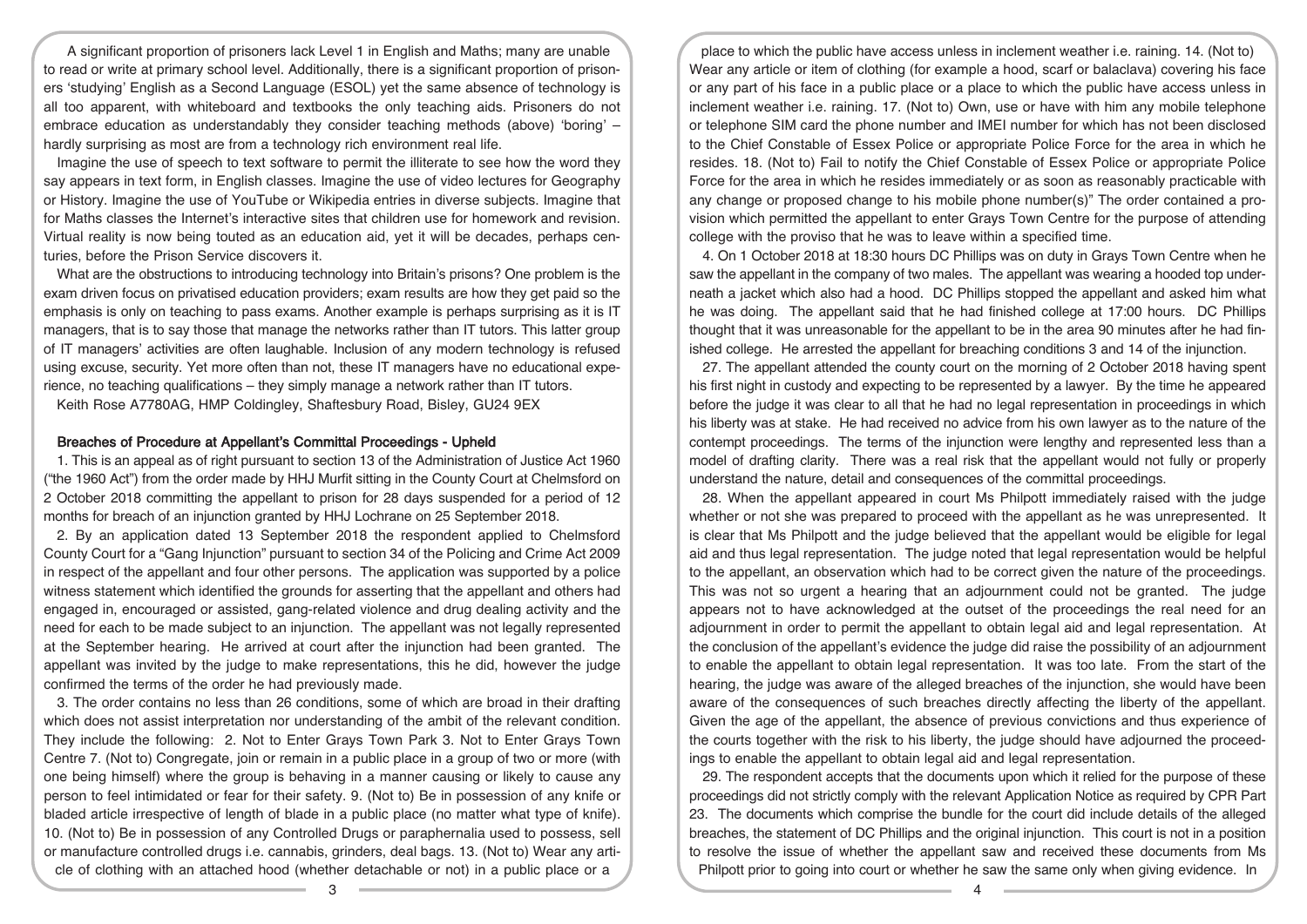any event, it is not suggested on his behalf that the failure to provide these documents in the prescribed form is a material error such as to undermine the fairness of these proceedings.

30. The judge having decided that the hearing would proceed, and having told the appellant that she could hear from him as a litigant in person, should have informed him of his right to remain silent. Nothing was said to the appellant by the judge or Ms Philpott to inform him of this fundamental right.

31. The appellant having elected to give evidence, the next step for the judge was to warn him about self-incrimination. No such warning was given. This failure compounded the failures to allow him legal representation and the failure to inform the appellant of his right to remain silent.

32. At the conclusion of the appellant's evidence the judge invited him to add anything to his evidence. He said that he was sorry and promised not to break his injunction again. That represented the totality of his mitigation. No mention is made during the hearing of the appellant's age nor of his absence of previous convictions. Those facts are absent in the sentencing remarks of the judge which can only be described as succinct. No questions were asked by the judge as to the appellant's background and circumstances. In such a relatively young offender these are matter which properly should have been before the court. The judge gave no reasons as to why a custodial sentence was appropriate. She made no reference to other means of disposal. The absence of appropriate legal representation resulted in the appellant being deprived of the opportunity to properly put before the court mitigation which represented all the relevant facts and was focused upon the appropriate disposal of the matter.

33. The point is made by the respondent that even if the appellant had been advised of his right to remain silent and warned of self-incrimination the outcome would have been no different. To that submission I note the approach of the court in the matter of L (a child) (above). Sir James Munby P rejected the respondent's argument that even if there had been a separate hearing of the contempt application the result would have been the same. He observed that the appellant may have been a very lucky man but went on to state that "…there can be no question of upholding findings of contempt against a person who has been deprived of valuable safeguards in the circumstances of this case". A similar approach was taken by Sir Brian Leveson P in Re West where the court recognised that the failure of process invalidated the conclusion reached by the judge. Sir Brian Leveson P stated: "We recognise that it is likely to have made little difference but we are not prepared to assert that; it is far more important to underline the vital importance, where issues of contempt arise in circumstances of this nature, of following the approach laid down by the Crim PR." It is apparent from the authorities that the courts adopt a fairly strict approach and are reluctant to countenance arguments that procedural failings that go to the fairness of proceedings are immaterial.

34. I accept the appellant's submission that there were four breaches of procedure at the appellant's committal proceedings. They were caused by the failure of the judge to: i) Adjourn the proceedings to permit the appellant to obtain legal aid and legal representation; ii) Advise the appellant of his right to remain silent; iii) Warn the appellant of the risk of self-incrimination prior to giving evidence; and iv) For a second time, not adjourning the proceedings to afford the appellant the opportunity to obtain legal representation such as to enable properly informed and focused mitigation to be made on his behalf.

35. The effect of these breaches, singularly and cumulatively, was to deprive the appellant of valuable safeguards the purpose of which is to ensure a fair hearing. The appellant did not receive such a hearing. As a result the order for committal must be quashed.

36. Appeal allowed. Contempt application remitted for a further hearing before a different judge.

### Beyond Prison, Redefining Punishment

David Gauke here, sets out his vision for a "smart" justice system to reduce reoffending, protect the public and ensure serious criminals receive the punishment they deserve. Since the early 1990s, we've seen the prison population almost double, from about 45,000 in 1993 to just over 83,000 in 2008. Since then, it has been broadly stable and currently stands at a little below 83,000. This is the highest rate of imprisonment almost anywhere in western Europe. For every 100,000 people in the Netherlands 61 are behind bars in Denmark 63 in Germany 76 in Northern Ireland 8 inItaly 99 in France 104. in Scotland 138 England and Wales incarceration rate is 139 people per 100,000.

Why do we have such high rates of imprisonment – both by international standards and our own historical standards? Part of this is about our society and the government rightly recognising and responding to the rise in certain types of crime. More offenders are being jailed for violent crime for example. And last year, over a third of people sentenced for crimes involving knives or other weapons were given immediate custodial sentences. That's up from 23% in 2009. And the length of sentences is increasing – sentences for sexual offences, for example, have gone up from 43 months in 2007 to just under 61 months in 2018. It's also about changing expectations about the kinds of crimes for which we expect perpetrators to be more severely punished.

Look at sexual offences where we've seen more victims feel able to come forward, more people brought to justice, and with many more convictions and much longer sentences than a decade ago. But it's not just about violent or sexual offences. Prison sentences, in general, have been getting longer. Even for offences which aren't violent or sexual, the average sentence length overall has increased. Take fraud: the average custodial sentence for that has gone up from just under a year in 2007 to over 18 months in 2017. Now, whatever your own views on what should happen, as a matter of fact it is clearly not true that sentences overall are getting shorter or justice is somehow getting softer – as some argue. When it comes to the length of prison sentences we are now taking a more punitive approach than at any point during Mrs Thatcher's premiership.

Let me be clear, I do not want to reverse the tougher sentencing approach for serious offences. But equally, we should be extremely cautious about continuing to increase sentences as a routine response to concerns over crime. We have to recognise that such an approach would lead us to becoming even more of an international and historical outlier in terms of our prison population. Instead, we need to take a step back and to ask ourselves 3 questions: 1) Is our approach to sentencing actually reducing crime – when reoffending remains stubbornly high, creating more victims and putting the public at risk? 2) Are we running our prisons in a way which maximises offenders' chances of turning their lives around, of going on to gainful employment and re-joining society as a responsible citizen? 3) And should we be seeking opportunities in the coming years to find better and alternative ways of punishing as well as rehabilitating offenders?

It is these questions – how we punish people for their crimes - which I'd like to talk about today (18 February 2019). I think now is the time for us as a society, as a country, to start a fresh conversation, a national debate about what justice, including punishment, should look like for our modern times. Because as I see it, there is a false choice between the narrow and often polarising discussion about 'soft' justice versus 'hard' justice. In my view, we should be talking about 'smart' justice. Justice that works.

Now, for most of us in society, the very idea of going to prison for even a short amount of time, and the loss of liberty that entails, is a real deterrent. But that thinking fails to get into the mindset of many of today's criminals –who are either reckless, or who don't fear prison because they have friends and family who have all done time. Perhaps their lives are so chaotic that prison, in the scheme of things, might not seem so bad. That is true of no group more than those serving the shortest sentences.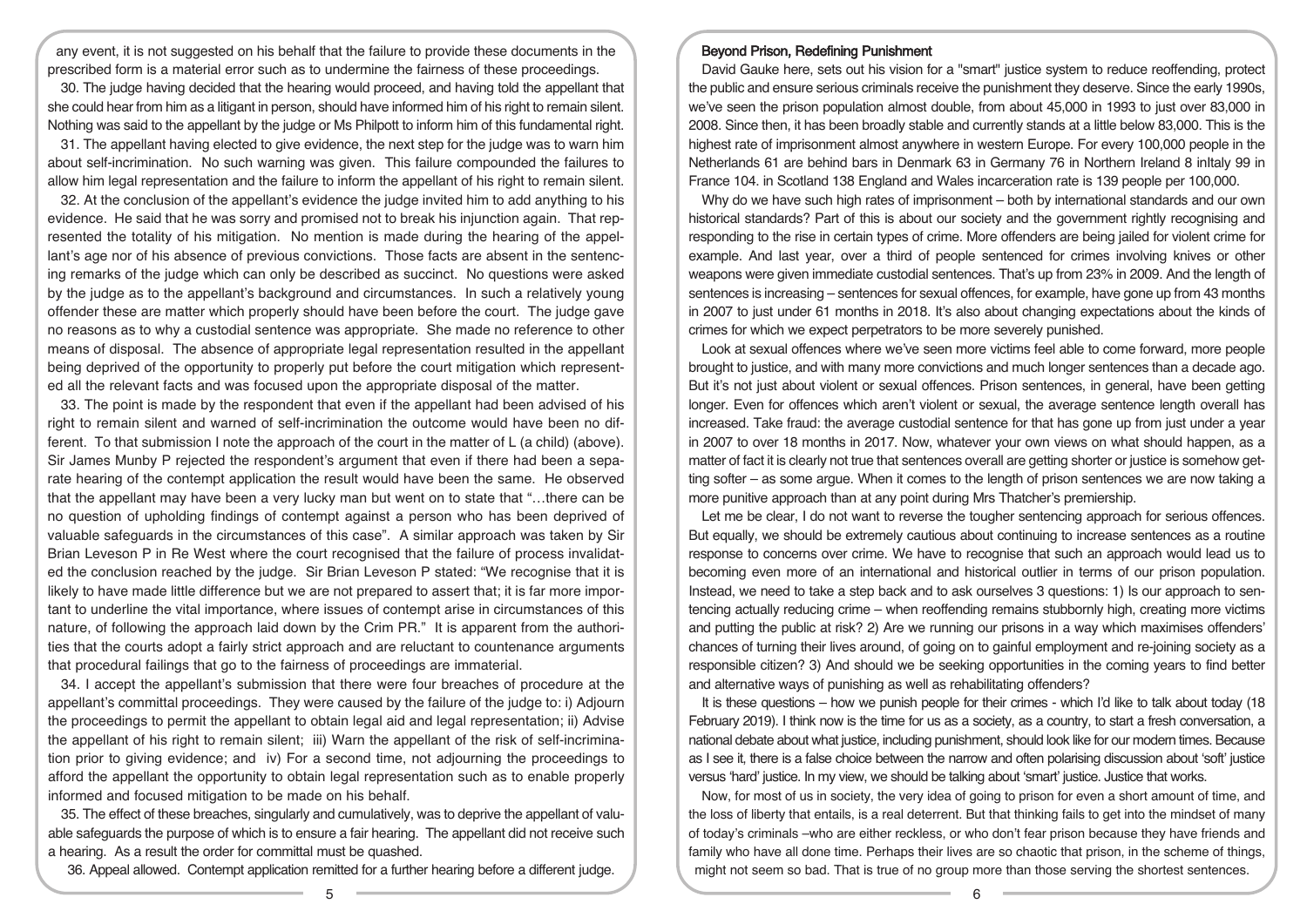In the last five years, just over a quarter of a million custodial sentences have been given to offenders for six months or less; over 300,000 sentences were for 12 months or less. But nearly two thirds of those offenders go on to commit a further crime within a year of being released. 27% of all reoffending is committed by people who have served short sentences of 12 months or less. For the offenders completing these short sentences whose lives are destabilised, and for society which incurs a heavy financial and social cost, prison simply isn't working. The most common offence for which offenders are sentenced to less 6 months – some 11,500 offenders – is shoplifting.

We know that offenders who commit this kind of crime often have drug or alcohol problems, and many are women. Almost half of women sentenced to a short custodial sentence are there for shop theft. The impact of short custodial sentences on women generally is particularly significant. Many are victims, as well as offenders, with almost 60% reporting experience of domestic abuse and many have mental health issues. For women, going into custody often causes huge disruption to the lives of their families, especially dependent children, increasing the risk they will also fall into offending. And for many offenders, both men and women, who may not have a stable job or home, and who are likely to have alcohol or drug problems, a short stay in prison can result in them losing access to benefits and drug or alcohol support services and treatment. Coming out of prison, they find themselves back at the start of the process and feeling like they have even less to lose.

That's why there is a very strong case to abolish sentences of six months or less altogether, with some closely defined exceptions, and put in their place, a robust community order regime. Let's be honest. The public will always want to prioritise schools or hospitals over the criminal justice system when it comes to public spending. But where we do spend on the criminal justice system, we must spend on what works.

Why would we spend taxpayers' money doing what we know doesn't work, and indeed, that makes us less safe? We shouldn't. The reception of a new offender into custody – that first night inside – is one of the most resource heavy moments in an offender's journey through the system. Every offender must have their property logged. They must be issued with their prison essentials – toothbrushes; clothing; bedding. They must be risk assessed for self-harm risks and the risks they pose to other offenders. There are full security procedures including a strip search for many. And then once these offenders are set up inside, there's no time for the prison service to do any meaningful rehabilitative work with them.

In 2017, almost 50,000 offenders were sentenced to immediate custody for 6 months or less. By abolishing these sentences we'd expect also to reduce the number of receptions carried out. Just think how much better we could use the prison officers' time and resources, whether focusing on security, whether looking after those at risk of self harm, or whether spending more time on running regimes which really will make a difference – those built around temporary release for work, education, and tackling drug addiction. And offenders are less likely to reoffend if they are given a community order, which are much more effective at tackling the root causes behind criminality. Now, I do not want community orders which are in any sense a 'soft option'. I want a regime that can impose greater restrictions on people's movements and lifestyle and stricter requirements in terms of accessing treatment and support.

And critically, these sentences must be enforced. That's why on Saturday I announced the rollout of our new GPS tagging programme which will allow offenders' movements to be more effectively monitored. Working with our justice partners, I hope that GPS tags will be available across the country by April. It will be an important new tool in controlling and restricting the movement and certain activities of offenders. It will also help manage offenders safely in the community and strengthen the protection available for victims by monitoring exclusion zones. Other new

technology and innovations are opening up the possibility of even more options for the future too. For example, technology can monitor whether an offender has consumed alcohol, and enables us to be able to better restrict and monitor alcohol consumption where it drives offending behaviour. We are testing the value of alcohol abstinence monitoring requirements for offenders on licence, building on earlier testing of its value as part of a community order.

Underpinned by evidence of what works to reduce reoffending, we are also increasing the treatment requirements of community orders. Our research shows that nearly 60% of recent offenders who engaged with a community-based alcohol programme did not go on to reoffend in the two years following treatment. Offenders given a community sentence including mental health treatment have also shown to be significantly less likely to reoffend. That's why we have worked with the Department of Health and Social Care, NHS England and Public Health England to develop a Treatment Requirement Programme which aims to increase the number of community sentences with mental health, drug and alcohol treatment requirements. The programme is currently being tested in courts across five areas in England –Milton Keynes, Northampton, Birmingham, Plymouth and Sefton. It dictates a new minimum standard of service, with additional training for staff to improve collaboration between the agencies involved – all of which is increasing confidence among sentencers to use them. I look forward to seeing the outcomes of those trials shortly.

Many offenders in prison have mental health problems, but often struggle to engage with treatment on the same terms as they could in the community. That is why the Health Secretary and I want to explore how innovative digital technologies can be put to use to serve the mental health needs of our prisoners. We also know stable accommodation is a key factor in reoffending. As part of the Government's Rough Sleeping agenda, we are investing up to £6.4 million in a pilot scheme to help individuals released from three prisons – Bristol, Leeds and Pentonville – who have been identified as being at risk of homelessness into settled accommodation, while providing them with wrap around support for up to two years. This is part of a cross-government action necessary to cutting reoffending and tackle the root causes of criminality. But if we want to successfully make a shift from prison to community sentences it is critical that we have a probation system that commands the confidence of the courts and the public.

I will return to the subject of probation in much greater depth later this year. But, in thinking strategically about the future of our justice system I believe in the end there is a strong case for switching resource away from ineffective prison sentences and into probation. This is more likely to reduce reoffending and, ultimately, reduce pressures on our criminal justice system. I am determined to strengthen the confidence courts have in probation to ensure we can make this shift away from short custodial sentences towards more punitive and effective sanctions and support in the community.

However, as I mentioned earlier, prison will continue to be right for some. My second question was about what sort of prison regime we want. For those who are serving longer sentences, we need to ensure that prisons are humane, safe and secure. Much good work has been done over the past year, led by the excellent Prisons Minister Rory Stewart. But in prison, to reduce the chances of reoffending on release, there needs to be a positive outlook for the future and a sense that there is light at the end of the tunnel so long as an offender wants to turn their back on crime. That's why I have spoken before and we have consulted on a new approach to incentives and privileges that better incentivises prisoners to abide by the rules and engage in education, work and substance misuse interventions, whilst ensuring poor behaviour can still be tackled through the loss of privileges.

It means maintaining a link to the outside world – for example with work and family – so that prisoners don't get institutionalised and lose hope. If, at the end of a prison term, our objective is to release into the community a responsible citizen, we must first ensure that we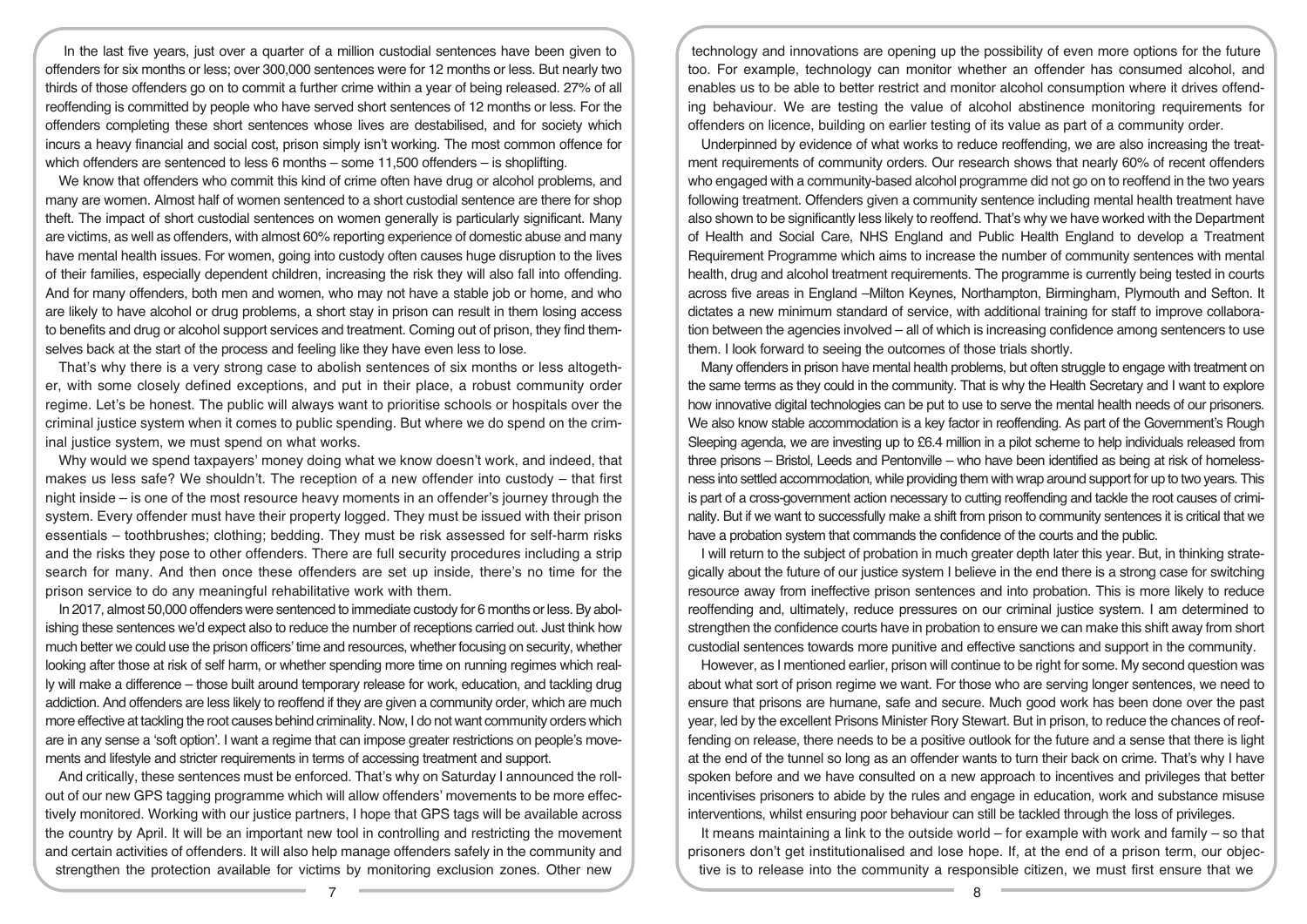have a responsible prisoner. An important way we can do this for some prisoners is release on temporary license – or ROTL. Research last year shows the more ROTL a prisoner gets, the less chance there is of them reoffending. It provides purposeful activity and experience while in prison so that they have the right attitude for work, can get a job when they're released, prepare for re-joining their families and society and turn their back on crime for good. We are currently consulting on loosening some of the barriers to using ROTL for some prisoners. Our plans will encourage using ROTL more often to get prisoners off the wings and into the workplace by removing blanket restrictions on when governors can consider ROTL, particularly those who have progressed to open conditions. Rather than blanket bans, the focus will rightly be instead on how safe it is for a prisoner to be released on ROTL, enabling them to go out to work sooner, and helping them to prepare for eventual release. I am pleased to say that three prisons, HMPs Drake Hall, Ford and Kirkham, are currently testing out new arrangements for ROTL, giving their Governors more discretion over temporary release for men and women. This will be a great opportunity to learn from their experience, and explore the best ways to safely and more quickly get prisoners out for work.

Our other reforms will also make reoffending less likely on release. Whether that's our £7 million investment for new in-cell telephones to maintain family links or looking at how we categorise the risk prisoners pose so they are put in the right type of category prison. This brings me to my third fundamental question. Is it time to begin to think again about how we punish offenders in future. Historically, for many offenders our earliest prisons were little more than holding pens ahead of transportation or indeed capital punishment. Of course, those sanctions are no longer available to us. And, for the avoidance of doubt, I am not advocating their return. But for the past couple of centuries, we have – almost by default – come to accept the view that punishment essentially means prison. Looking at reforming short sentences by providing a robust community orders regime is a near term initiative that will help us tackle the problem of reoffending.

But thinking about effective punishment for different crimes isn't limited to those that currently get short sentences. I believe we are nearing a time when a combination of technology and radical thinking will make it possible for much more intensive and restrictive conditions to be applied in more creative and fundamental ways outside of prison. I think for some offenders we need to revisit what effective punishment really means. Home curfew, driving bans, alcohol bans and foreign travel bans are just some of the options that already exist and which might play a bigger role.

I believe the biggest potential comes from being able to better target someone who makes large profits from committing a financial crime like fraud. Or the kingpin drug baron who makes his money one step removed from the violence and misery this illicit trade creates. Fraud, for example, is a serious offence. It is far from victimless and the consequences for innocent people can be devastating. So, it needs a serious punishment. And the criminals who commit these offences are calculating. They are premeditated. And they are motivated by greed. In recent years, the custody rate has increased from 14.5% in 2007 to over 20%, and the average custodial sentence going up from under a year to over 18 months. But once fraudsters have sat out their sentence, they may be able to return to their comfortable lifestyle as soon as they get out. Indeed, serving a 2 year prison sentence but knowing your illicit cash is still hidden from the authorities, is not an effective punishment.

I can see us being able to take a different approach. For example, this kind of fraudster or kingpin would still need to spend time in prison. And we will continue to pursue relentlessly to confiscate the proceeds of crime. But we could go further. I want to look at what happens after prison – whether

our more effective punishment and deterrent for these criminals might involve jail time and more lasting and punitive community interventions. After serving part of their sentence behind bars, we could, for example, continue to restrict an offender's movement, their activities and their lifestyle beyond prison in a much more intensive way. And that could also mean a real shift in the standard of living a wealthy criminal can expect after prison. I want to look at how, once a jail term has been served, we can continue to restrict their expenditure and monitor their earnings, using new technology to enable proper enforcement. They would be in no uncertainty that, once sentenced, they wouldn't be able to reap any lifestyle benefits from their crimes and would need to make full reparation to the community as part of the sentence.

I'm keen to get industry working with us to develop the necessary technology. Our banks are looking more and more at their social responsibilities, and they could look at what part they can play in investing to help us to deliver this vision. Community sanctions like this won't be soft options, but they will be smart ones. They will enable us to impose an unprecedented level of punitive sanctions outside of a prison, with punishment hitting closer to home and hitting criminals where it always hurts – the pocket. It will allow us not only, as the old adage goes, to 'let the punishment fit the crime', but to let the punishment properly hit the criminal in a more tailored and targeted way outside of prison.

Prison will always play a part in serving as punishment for serious crimes and in rehabilitation, and our reforms will deliver that. But we need to think more imaginatively about different and more modern forms of punishment in the community. Punishments that are punitive, for a purpose. As with our approach to short sentences, ultimately, it's about doing what works to reduce reoffending and make us all safer and less likely to be a future victim of crime. In that sense, I believe the choice – and the debate – isn't one of soft justice or hard justice. It's a choice between effective justice or ineffective justice.

I know that there will be some who argue that the only problem with our criminal justice system is that it isn't tough enough, that the answer to short sentences is longer sentences, that the best way of stopping recently released prisoners from reoffending is not to release them. And that the endless ratchet effect of higher sentences is giving the public what it wants.

But I believe that those in positions of responsibility have a duty to show leadership. To confront difficult issues, be led by the evidence and pursue policies that are most likely to deliver for the public. That, I hope, is the approach I have set out today – thank you.

## Diamond in the Bowels

Scottish Legal New: A man has been jailed for stealing a diamond ring – by swallowing it. Ian Campbell, 54, was sentenced to more than eight years' imprisonment for "qualified theft" by a court in Turkey, Demiroren News Agency reports. The Northern Ireland man was arrested last October in Marmaris after he attempted to steal the 2.5 carat diamond ring from a jeweller. But an assistant at the shop locked the door to prevent Campbell from leaving, prompting the tourist to swallow his booty. The police took him to Marmaris State Hospital on the orders of a prosecutor, where doctors were told to surgically remove the ring if it didn't exit Campbell "by natural means". Speaking from his hospital bed in October, he said: "I lost my wife in a traffic accident. Her body could not be removed from the car, which fell into a lake, for days. "After the accident, her diamond ring, our wedding ring, could not be found despite a search operation in the lake. Whenever I see a diamond ring on display at jewellery shops, my wife always comes to my mind. I feel a strong urge to take those rings, especially the ones with higher carat diamonds." Campbell is expected to appeal.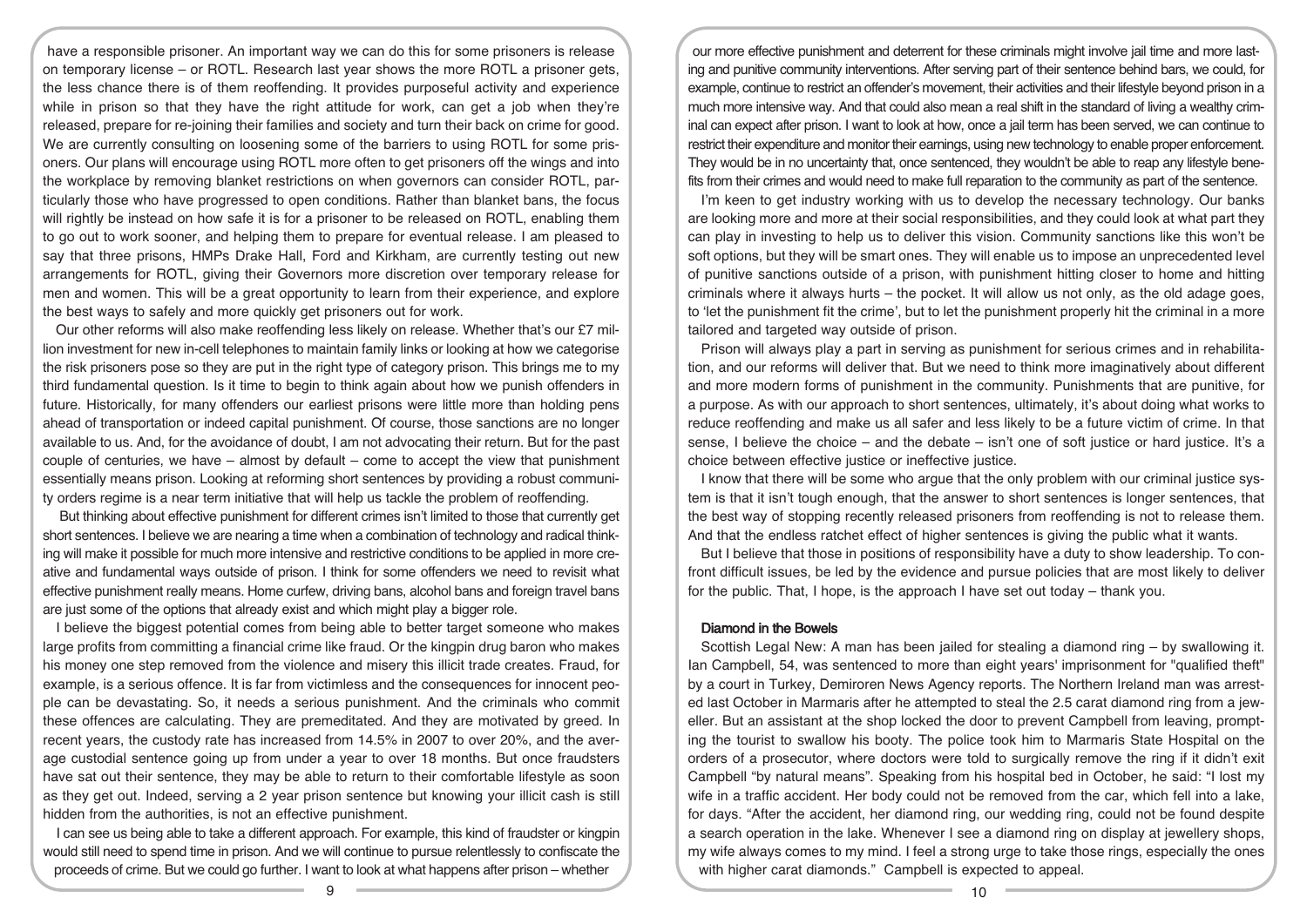## Stand Against Injustice

Barry George was wrongfully convicted of the 1999 murder of TV presenter Jill Dando and spent eight years in prison before his conviction was quashed. His sister Michelle Diskin Bates has written a memoir of the toll the case has taken on her family. "The healing of damaged relationships is difficult to achieve after a miscarriage of justice. People have been hurt, words have been spoken that cannot be taken back. Trust will have broken down, and bitterness can become the driving force in many lives. Guilt, anger, fear, denial, pain, confusion and blame. These are all emotions I have either experienced or witnessed since Barry's release. Barry and I clashed many times - with me being the one to shout and scream at the poor guy for his unintentionally injurious effect on our family's life. I shouted, stormed and blazed. Barry looked on, confusion in his eyes, speaking words of apology to me. None of us had a magic wand to wave that would make all this disappear." Like Sam Hallam and Victor Nealon, Barry George has been denied compensation for wrongful imprisonment. Michelle says the judges have in effect ruled that he "wasn't innocent enough". Jill Dando's killer has never been found.

## 'Our Mother's Actions Were the Result of a Life-Long Campaign of Fear'

Charlotte Cook, 'The Justice Gap': For the first time psychological abuse as a form of domestic violence will be argued as a defence to murder in the Court of Appeal next week. Sally Challen's 18-year conviction for murder will be put under review as her legal team argues that decades of coercive and controlling behaviour at the hands of her husband were the trigger for her violent attack. If successful, the conviction for murder would be commuted to manslaughter or else lead to a retrial. The couple's two sons, James and David, issued a statement at the weekend explaining why they have led the campaign backing their mother's appeal. They call their mother's appeal 'a landmark case' and the first to use coercive control as a part of a defence to murder. 'This appeal crucially provides an opportunity to recognise the lifelong abuse Sally suffered and, in the hope of understanding the cause of her actions, provides an understanding of how she was driven to take the life of our father, Richard,' they wrote. You can read more about the Sally Challen case on the Justice Gap here.

During Sally Challen's trial, the two brothers said that the jury heard their mother being portrayed as a person 'consumed by jealousy' who 'having suspected our father of cheating on her; counted his Viagra pills and took his life because she found herself eaten up with jealously at his friendships with other women'. 'As sons of both Richard and Sally, we have sought to bring to light a true understanding of the events that lead up to our father's death,' they continued. 'Our mother's actions were not led by the emotions of jealously nor rage but stemmed from the life long campaign of fear and psychological abuse waged by our father through his coercive controlling behaviour.'

In August 2010, Sally Challen killed her husband Richard Challen at the family home. 'Afterwards, our mother drove to Beachy Head, parked up and walked to the cliffs to end her life. It took a suicide prevention team hours to talk her down, after which she was arrested for murder,' James and David wrote. Sally Challen was only 15 when she met their 21-year-old father. 'At first he was charming but gradually the abuse began. He bullied and humiliated her, isolated her from her friends and family, controlled who she could socialise with, controlled her money, restricted her movement and created a culture of fear and dependency,' the sons wrote. 'Our father fed into our mother's mind the abuse she was suffering over 40 years was normal. Whilst he forced strict restrictions on her behaviour, he himself, would have numerous affairs and visit brothels. If she challenged him, he would gaslight her, make her question

her sanity and furthermore seek to control us as sons to believe our mother was mad.'

In 2015, coercive control became an offence and the draft of the Domestic Abuse Bill seeks to extend the definition of domestic abuse, see here. Coercive control covers an act or pattern of acts of assault, threats, humiliation and intimidation designed to make a person subordinate and/or dependent by isolating them from sources of support, exploiting their resources and capacities for personal gain, depriving them of the means needed for independence, resistance and escape, and regulating their everyday behaviour.

Harriet Wistrich, the solicitor representing Sally Challen and founder of the new legal charity Justice for Women, said that domestic violence was 'often visualized in the form of a woman with a black eye or broken arm'. 'The concept of coercive and controlling behavior provides a much more comprehensive picture of the combined methods of coercion and control, that can lead a victim to become so subject to the bullying of another, that her liberty is effectively removed,' she said. 'We are not arguing in this case that coercive control would provide a complete defence to murder, but the circumstances of a lifelong marriage amount to a form of provocation, which should reduce a murder conviction to manslaughter.'

As of May, last year there had been nearly 300 prosecutions of coercive behaviour and psychological abuse, however this will be the first time in which an appellant will seek to rely on the defence to a murder charge since its introduction in 2015.

## Justice Secretary Unveils GPS Tag Rollout to Better Protect Victims

Justice Secretary David Gauke hasannounced the national roll out of new GPS tags which will provide 24/7 location monitoring of offenders. This will help strengthen supervision, enforce exclusion zones and give victims greater peace of mind. If a tagged domestic abuser or stalker enters a banned area or a gang member is found somewhere they should not be, this new capability will issue an automatic alert and their whereabouts will be known. Victims can now feel safer in the knowledge that any breach of an exclusion zone will result in an immediate alert. The tags also provide a tougher option for community sentences which can be used alongside requirements like alcohol or drug treatment programmes.

Justice Secretary David Gauke said: GPS tagging will help to better protect victims and give them the reassurance that perpetrators will not be able to breach an exclusion zone without triggering an immediate alert. I am confident that this important new technology will become a vital tool to increase public protection and strengthen options for tougher community sentences. The GPS tags have so far been rolled out to 3 regions, the North West, Midlands and North East, with other regions due to go live in the coming months. The tags will be available across England and Wales by the summer.

The new technology is also set to be piloted in London (by the London Mayor's Office for Policing and Crime) to monitor offenders released from prison who have been convicted of knife crime offences. Offenders will have their movements checked against locations of reported crimes, in an effort to tackle violence in the capital. DCC Jon Stratford, Gloucestershire Police, NPCC Electronic Monitoring lead: The potential benefits of using this new technology to better protect victims are recognised by the police service and we're working closely with the Ministry of Justice to identify a suitable joint implementation programme.

A wide range of offenders will be eligible for the new tags, including those subject to courtimposed bail, community orders and suspended sentence orders, as well as those on Home Detention Curfew and indeterminate sentenced prisoners released by the Parole Board. Location monitoring can be used to: enforce an exclusion zone – an offender or individual on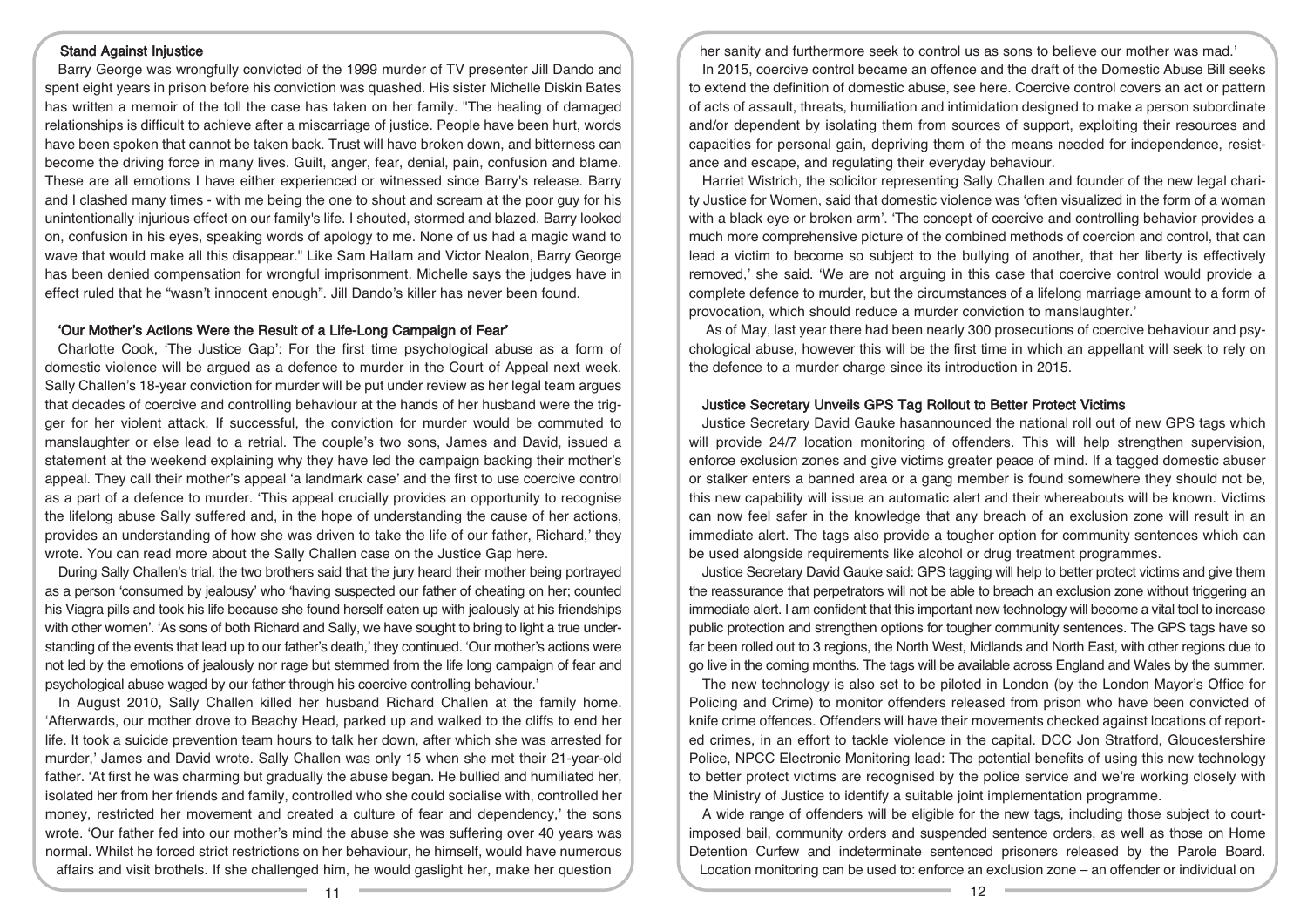bail can't enter a specific location or area - keep a given distance from a point or address, including victim's address or that of a known criminal associate - monitor an offender's attendance at a certain activity – for example work or a rehabilitation programme - monitor an offender's movements to support discussions with probation about an offender's lifestyle and behaviours The tags will transmit an offender's location 24/7 to a specialist monitoring unit in Manchester and if an offender enters an excluded zone and breaches their conditions, they face being recalled to prison or returned to court.

Also published are the findings of an extensive evaluation following a pilot involving 8 police forces, testing the delivery and usage of the GPS tags. The evaluation found that tags could have a positive impact on compliance, with the tags acting as a constant physical reminder of an offender's licence conditions. One offender who participated in the pilot of the project said: I've walked in an exclusion zone before, not realising… that was before I had the tag on, so I wasn't really bothered about getting seen. Now, with the tag, I knew full well that if I go in to that exclusion zone, I'm going to get seen no matter what. The pilot also found that the impact of enforcing GPS tagging on police was low and that it can potentially save police investigation time by providing vital evidence ruling suspects in and out of crimes. The new location monitoring capabilities will be in addition to the existing curfew tagging provision already in place, which monitors offenders on licence, community sentences and those on court bail. Around 60,000 individuals are subject to these tags each year. These measures build on a package of reforms aimed at reducing reoffending and better protecting victims, with GPS tags strengthening the supervision of offenders, so the courts will have confidence that monitoring will be strict and community sentences will be robust and effective.

#### Guardian View on Criminal Justice: When Prison Doesn't Work

Guardian Editorial: The overcrowded prisons of England and Wales are in an awful state after eight years of austerity. In this time, five justice secretaries have failed to come to grips with the problem and moved on. Ian Acheson, a former prison governor, has described jails as "dystopian hellholes where it is easier to score your next fix than to get a shower". Nearly 190 kilos of drugs were seized inside prisons in 2017; one in five prisoners tested positive for drugs. The prisons minister, Rory Stewart, has proposed airport-level searches of both body and baggage for anyone entering a prison – officers as well as visitors – to stem the problem in the 10 worst-affected jails. Partly as a result of the availability of drugs, levels of violence inside remain shockingly high. In a prison population of 83,500, there were 32,000 assaults recorded last year, and five murders. Even more aggression is directed inwards: there were 87 suicides and 50,000 incidents of self-harm. Mr Stewart proposed last month that all prison sentences of under three months be abolished. His boss David Gauke, the justice secretary, has gone one better and now proposes to abolish all prison sentences of less than six months, while retaining long sentences for those convicted of violent crimes.

Mr Gauke cites evidence that prison increases the chances of reoffending compared with community sentences. A short sentence, he argues, consumes disproportionate amounts of resources in the initial processing of a prisoner and leaves none over for any kind of meaningful rehabilitation work. In the last five years, almost 50,000 people a year have been sentenced to six months or less and two-thirds of them have gone on to commit a further crime within a year of their release. Much of this offending appears to be thefts and robberies driven by addictions of various sorts. Though Mr Gauke didn't complete the thought, prison is far more likely to aggravate a problem with substance abuse than help to cure it, as the drug

statistics show. His energy and optimism are welcome here. Anything would of course be better than the malign incompetence of his predecessor Chris Grayling, who attempted to privatise much of the probation service with predictably disastrous results. But it is clear that Mr Gauke has tried to think his way through an intractable problem and to come up with solutions that balance the need for punishment with that for rehabilitation.

The punishments he hopes to impose depend on technology, some of which actually exists. He hopes to use a combination of electronic tagging systems, which are to be deployed all around the country this summer, with rather more hypothetical alcohol monitoring systems. Pilot schemes have shown some success with treatments for alcohol abuse: only two-fifths of those treated reoffended in two years. These are potentially humane and effective steps, especially if they were combined with proper social support for offenders. But there's the rub. Mr Grayling's devastation of the probation service and the generally brutal impact of austerity on social services make it look unlikely that such support can be found. Another privatised probation company went bust last week, as the probation inspectorate reported it had been fiddling statistics to meet unrealistic government targets. It is good news that another Conservative minister has realised prison does not often work; but keeping offenders out of prison won't work either, without a government willing and able to resource it properly.

### 'Broken Trust' - Recall of Women to Prisons

House of Commons: The rising numbers of women recalled to prison" illustrates the fact that the reasons for that are also multifaceted and complex, and the number of women being recalled is rising quickly. Of course, it House of Commons: is right that women are recalled to prison in some instances—if they are at imminent risk of causing harm to the public or of reoffending, for example but this debate is not about that; it is about the huge increase in the number of women being recalled to prison and whether that increase is helping women to break their cycle of criminality and creating safer communities and opportunities for the women themselves.

The "Broken Trust" report points to a number of reasons for the steep rise in the number of women being recalled. I will cover those in more detail later. I think that it will be useful now to make clear the current situation regarding the recall of women to prison. An individual can be recalled to prison if they have served a sentence of more than a day. A probation officer will normally initiate the recall. About 3,800 women are currently in prison in the UK—we have one of the highest female imprisonment rates in western Europe. The female offender strategy states that about nine in 10 women in prison on remand or serving 12 months or less pose a low or medium risk of serious harm to the public. In the year ending September 2018, there were 1,846 recalls of women to custody while on licence.

One significant contributory factor in the steep rise in the number of such recalls is the Offender Rehabilitation Act 2014—affectionately known as the ORA. It introduced a provision whereby everyone sentenced to a day or more in prison would be supervised by probation services on their release. Before the ORA, those sentenced to a term of imprisonment of less than 12 months were not supervised on release. In 2017, 72% of women sentenced to custody were sentenced to six months or less, compared with 56% of men. That demonstrates how the change brought in under the ORA disproportionately affects women. As the "Broken Trust" report states, on page 3:

"From the moment it was announced that post-custody supervision would be extended to people sentenced to less than 12 months, two things were obvious: this would result in the imprisonment of large numbers of people; and the impact would fall disproportionately upon women." Reforms